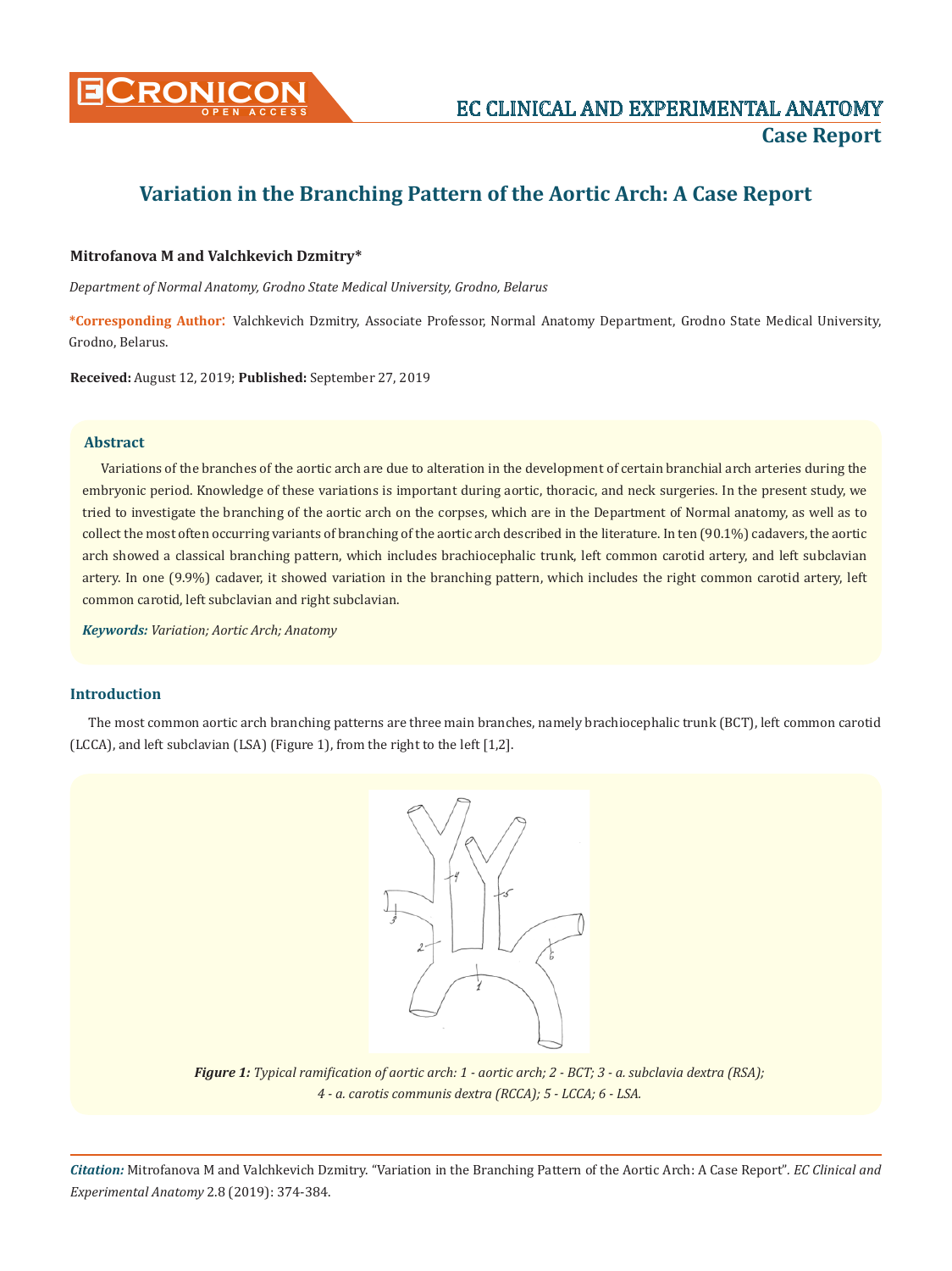The aortic arch is continuation of the ascending aorta. It starts just behind the right sternocostal articulation. Initially, going up, the aortic arch bends to the left and posteriorly, and then turns down and goes into the descending part of the aorta. From the aortic arch, BCT departs first, and then the LCCA, which starts from the middle of the aortic arch, located closer to the brachiocephalic trunk. The left subclavian artery is the last branch of the aortic arch and is usually at a distance of 1 - 1.5 cm from the LCCA.

#### **Case Report**

During routine anatomical dissection of male cadaver aged around 70 years at the Human Anatomy Department undertaken for education and research purposes, an anatomical variation of the ramification of the aortic arch was observed. By means of typical methods of anatomic dissection and preparation the aortic arch with its branches were dissected and cleaned.

It was found that the aortic arch has a diameter of  $34.5 \pm 1.1$  mm at the beginning and  $25.75 \pm 1.3$  mm at the its end. The following branches of arch depart from right to left: right common carotid artery, left common carotid, left subclavian, right subclavian. The RSA departs just behind the left subclavian artery at a distance of 10 mm. Then it turns right and passes between the trachea and the esophagus, bending the esophagus at a distance of 41 mm from its beginning (Figure 2a and 2b).



*Figure 2: Typical ramification of aortic arch (a - macropreparation, b - scheme): 1 - aortic arch; 2 - RSA; 3 - RCCA; 4 - LCCA; 5 - LSA; 6 - trachea; 7 - esophagus.*

## **Discussion**

Most of the anomalies of the arch of the aorta and its branches are because of an altered development of primitive aortic arches of the embryo during the early gestation period [3]. Understanding the great vessels of the aortic arch and their variations is important for both endovascular interventionists and diagnostic radiologists. Increasing activity in the fields of cardiac and vascular surgery has revived interest in the developmental anatomy, including the aortic arch and its derivatives [4].

An understanding of the variability of these arteries remains most important in angiography and surgical procedures where an incomplete knowledge of anatomy can lead to serious implications [2].

*Citation:* Mitrofanova М and Valchkevich Dzmitry. "Variation in the Branching Pattern of the Aortic Arch: A Case Report"*. EC Clinical and Experimental Anatomy* 2.8 (2019): 374-384.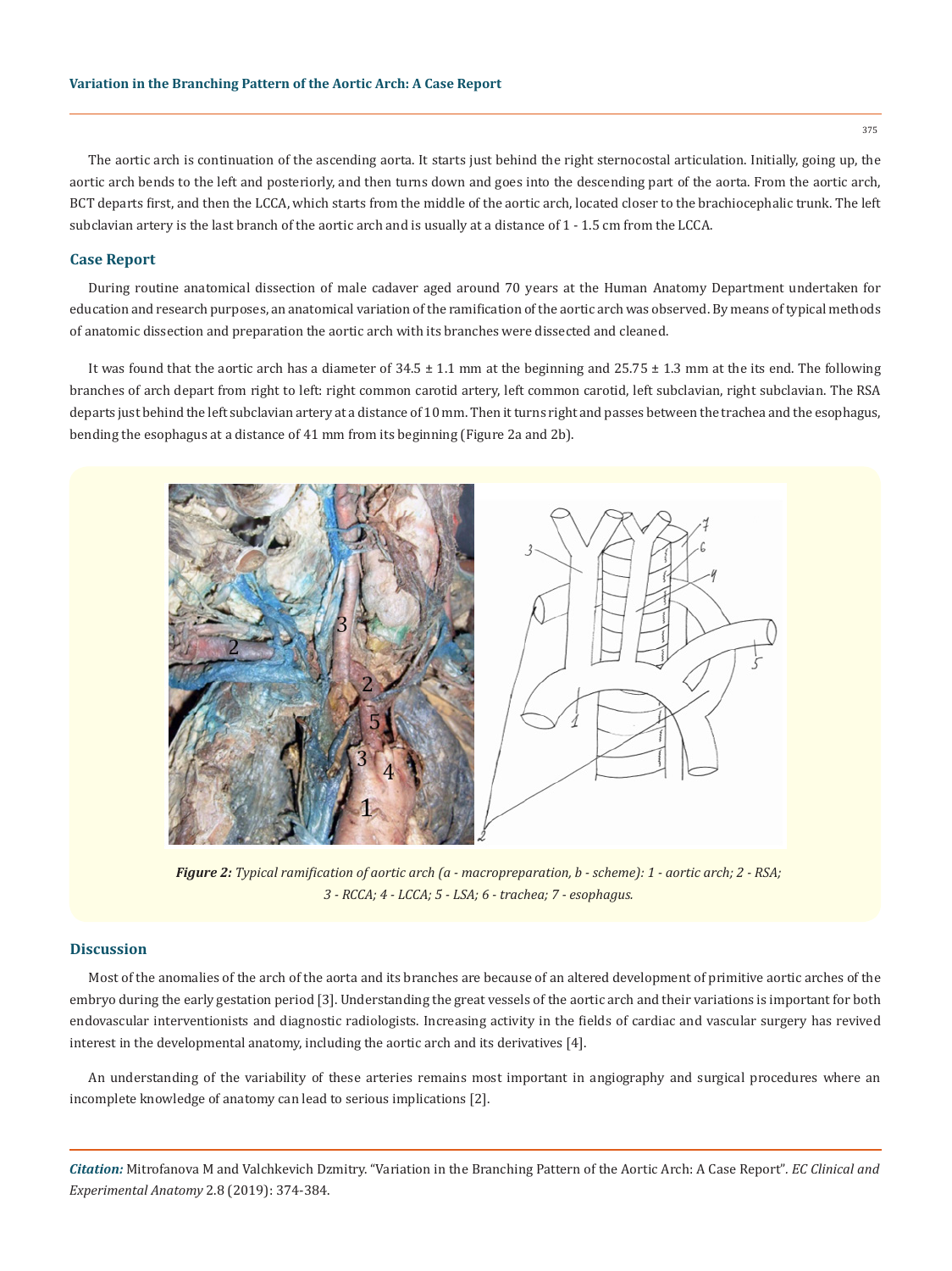Under M Rojas [5], in 11.43% of cases the aortic arch gives of two branches: brachiocephalic trunk together with the left common carotid artery (carotid-brachiocephalic trunk) and left subclavian artery (Figure 3).



*Figure 3: Atypical ramification of aortic arch: 1 - aortic arch; 2 - truncus caroticobrachiocephalicus; 3 - RSA; 4 - RCCA; 5 - LCCA; 6 - LSA.*

Terentyev GV (1964) in all cases of finding same branching of arch have indicated that the LCCA was located in front of the left subclavian artery. In this case, the author have noted aneurysmal widening of the ascending aorta distal to BCT.

In the study of J Dumfarth it was shown that the arising of the carotid-brachiocephalic trunk and left subclavian artery was the most common atypical variant of branching pattern of aortic arch [1].

According to AM Ochkurenko, in every tenth case the BCT (with the length 0.5 - 1.7 cm) raised from the aortic arch with the LCCA [6] (Figure 4).



*Figure 4: Atypical ramification of aortic arch: 1 - aortic arch; 2 - truncus caroticobrachiocephalicus; 3 - RSA; 4 - RCCA; 5 - LCCA; 6 - LSA.*

*Citation:* Mitrofanova М and Valchkevich Dzmitry. "Variation in the Branching Pattern of the Aortic Arch: A Case Report"*. EC Clinical and Experimental Anatomy* 2.8 (2019): 374-384.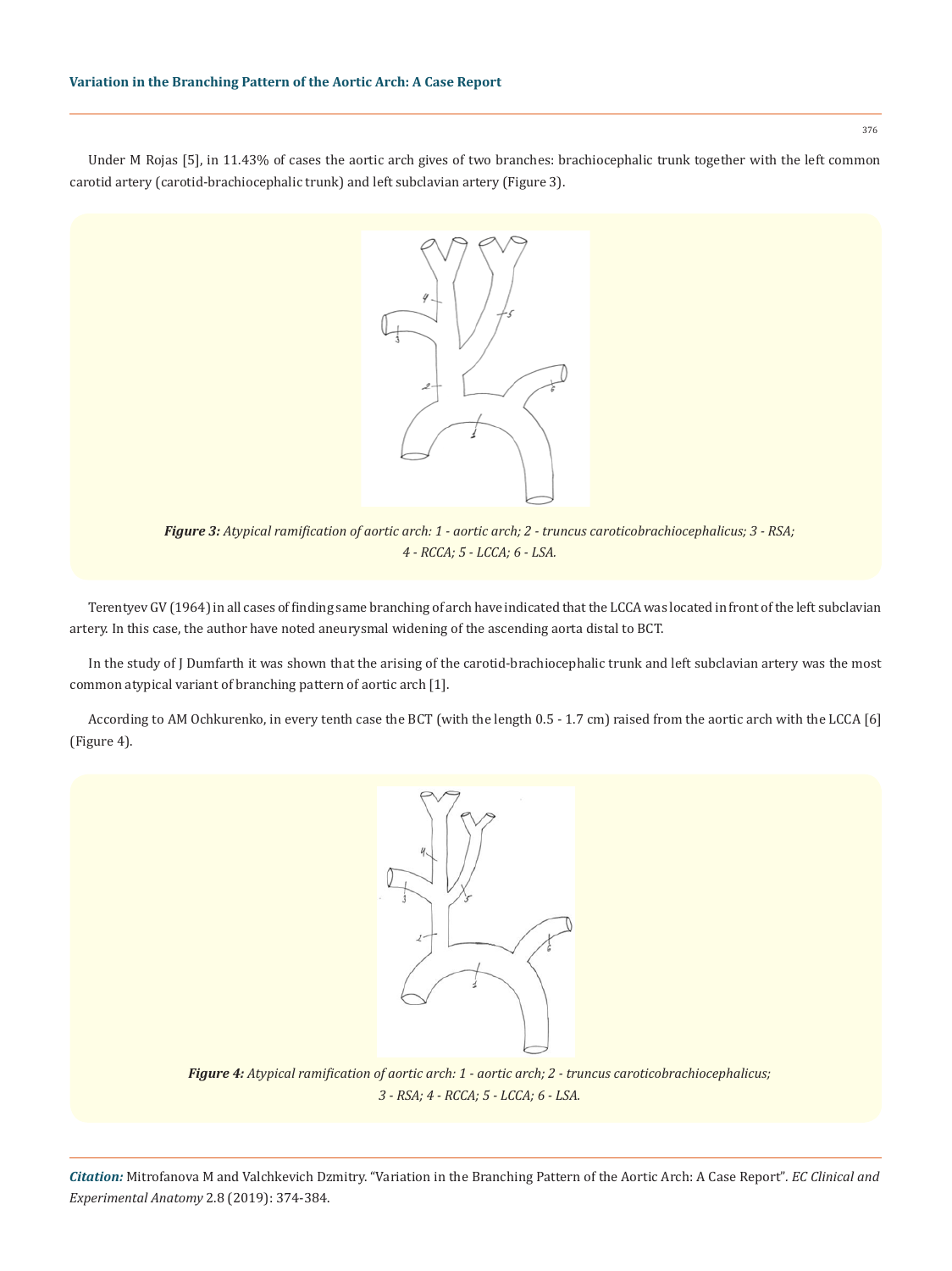The rarer variant of aortic arch branching pattern described in the literature is arising of the vertebral arteries from the arch. The left vertebral artery (LVA) departs from the arch in 1.7% [7] to 4.8% [8] and even 6.3% [1], where the LVA goes from the aortic arch between the LCCA and LSA in 97.1% (Figure 5), in 2.3% it is to the left of LSA (Figure 6). In rest 0.6% the left vertebral artery passed between caroticobrachiocephalic trunk and left subclavian artery (Figure 7).



*Figure 6: Atypical ramification of aortic arch: 1 - arcus aortae; 2 - BCT; 3 - RSA; 4 - RCCA; 5 - LCCA; 6 - LSA; 7 - LVA.*



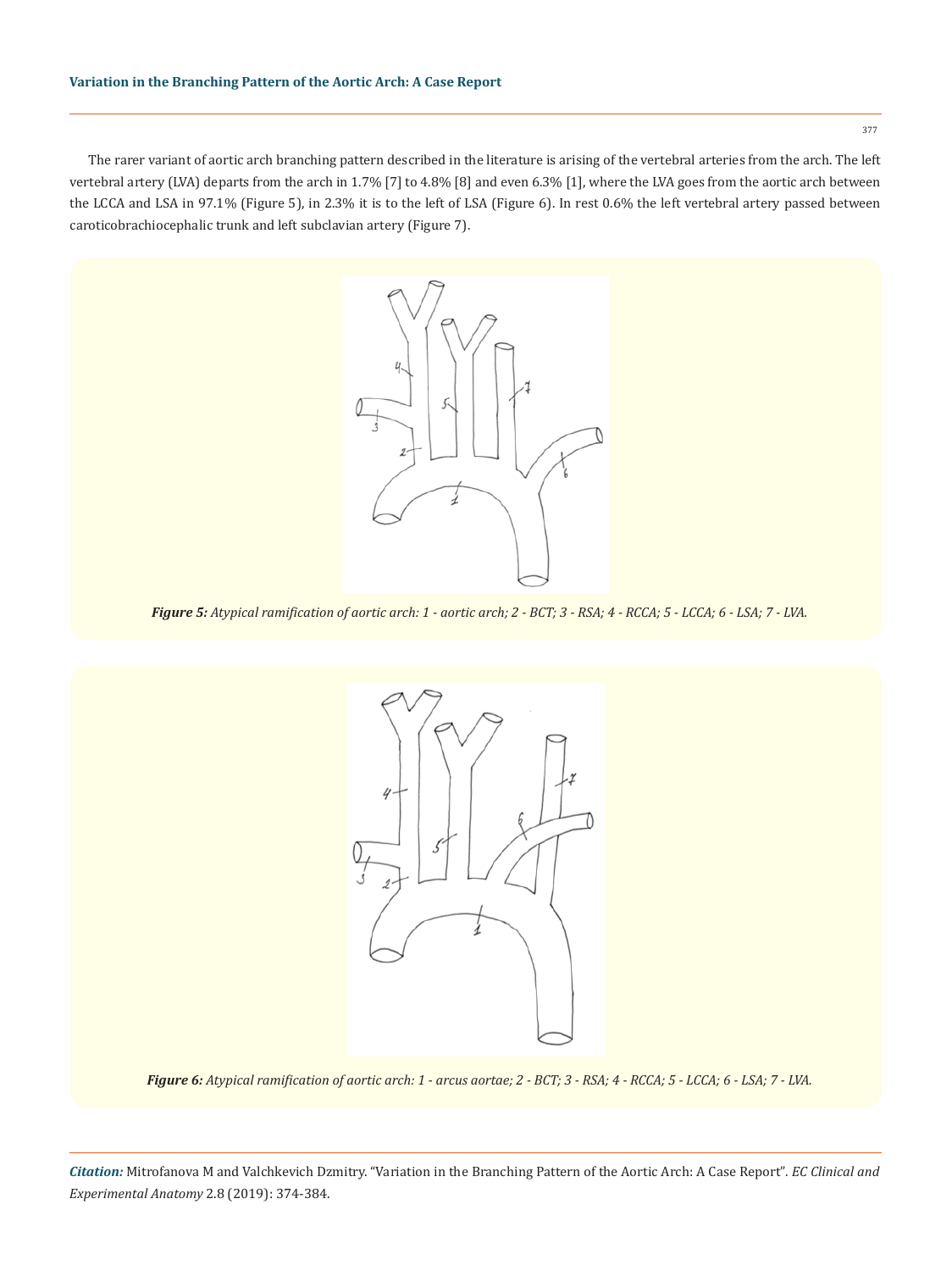

*Figure 7: Atypical ramification of aortic arch: 1 - arcus aortae; 2 - truncus caroticobrachiocephalicus; 3 - RSA; 4 - RCCA; 5 - LCCA; 6 - LSA; 7 - LVA.*

There is literature data, when the right internal (RICA) and external (RECA) carotid arteries can start from the brachiocephalic trunk [8,9] (Figure 8).



*Figure 8: Atypical ramification of aortic arch: 1 - arcus aortae; 2 - BCT; 3 - RSA; 4 - RECA; 5 - RIA; 6 - LCCA; 7 - LSA.*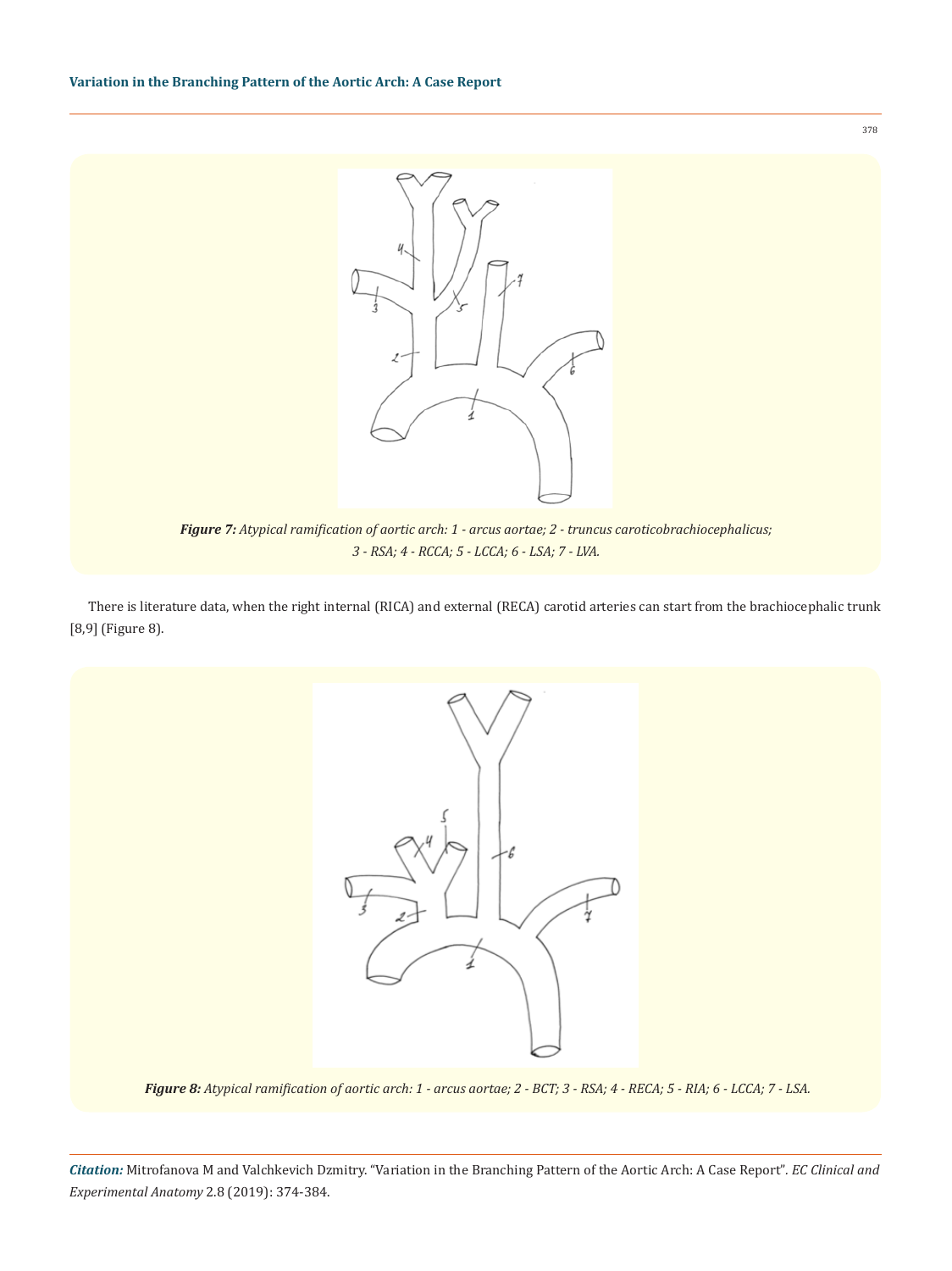One of the first anatomical studies devoted to variation of branching pattern of the aortic arch, carried out on a large material (300 corpses), was the study of RL Herzenberg (1930). He described 36 variations of atypical branching of the arch. Thus, he found the following branches raised from the aortic arch: right and left common carotid arteries and left subclavian arteries (in 1.9%). The RSA took origin from descending aorta (Figure 9) and went from left to right between the trachea and esophagus.



*Figure 9: Atypical ramification of aortic arch: 1 - aortic arch; 2 - RSA; 3 - RCCA; 4 - LCCA; 5 - LSA; 6 - trachea.*



*Figure 10: Atypical ramification of aortic arch: 1 - aortic arch; 2 - RSA; 3 - RCCA; 4 - LCCA; 5 - LSA; 6 - LVA; 7 - oesophagus.*

*Citation:* Mitrofanova М and Valchkevich Dzmitry. "Variation in the Branching Pattern of the Aortic Arch: A Case Report"*. EC Clinical and Experimental Anatomy* 2.8 (2019): 374-384.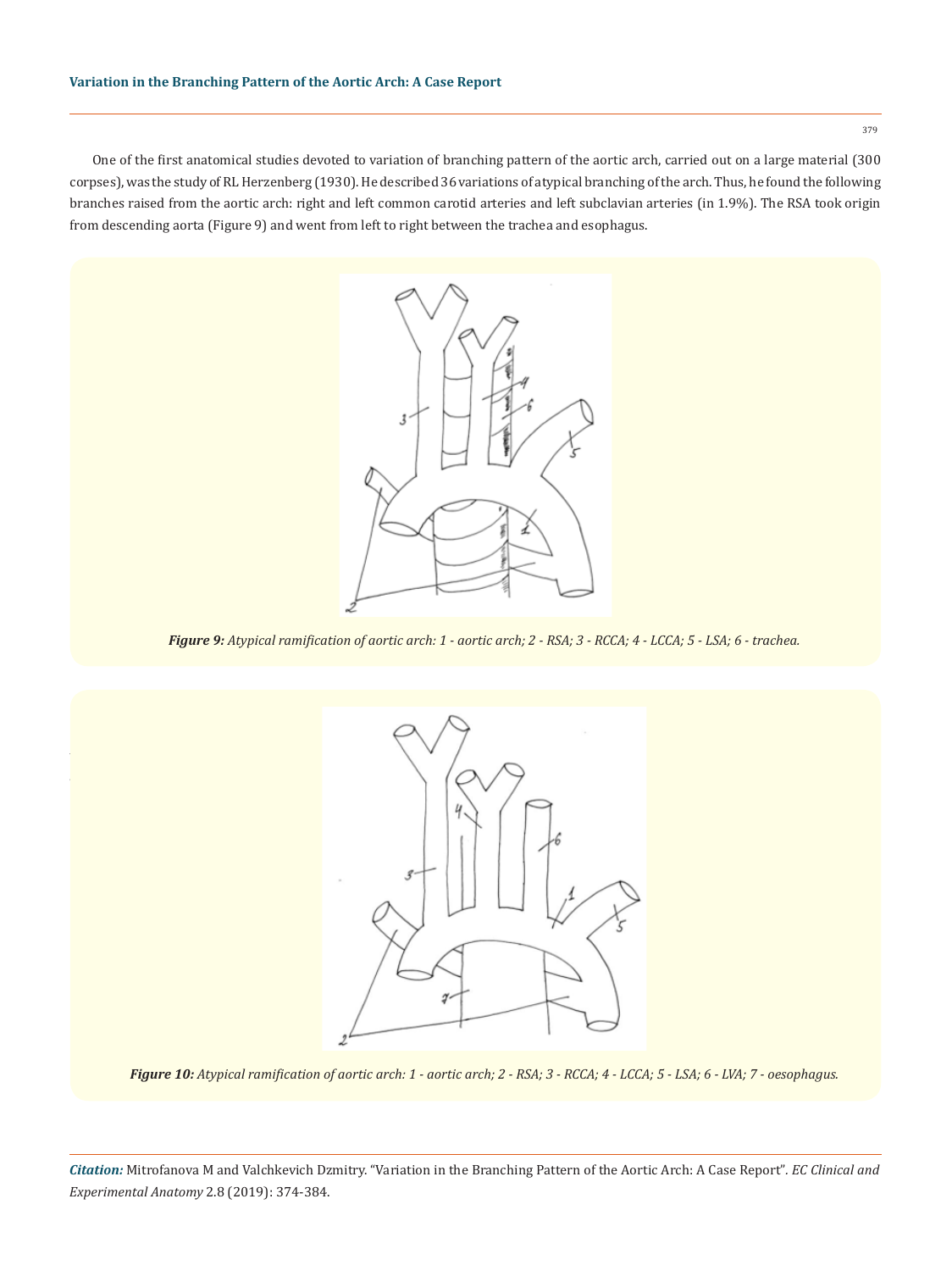The following variation of topography is a particular danger for surgery, where the right common carotid artery forms a loop around the trachea, which can provoke clinical complications (Figure 11).

*Figure 11: Atypical ramification of aortic arch: 1 - aortic arch; 2 - BCT; 3 - RSA; 4 - RCCA; 5 - LCCA; 6 - LSA; 7 - trachea.*

According to Y Qiu, there are several cases where both common carotid arteries diverged by a common trunk, and the right subclavian artery was the third branch of the aortic arch, passing posterior to the trachea [9] (Figure 12).



*Figure 12: Atypical ramification of aortic arch: 1 - aortic arch; 2 - RSA; 3 - truncus carotis communis; 4 - RCCA; 5 - LCCA; 6 - LSA; 7 - trachea.*

*Citation:* Mitrofanova М and Valchkevich Dzmitry. "Variation in the Branching Pattern of the Aortic Arch: A Case Report"*. EC Clinical and Experimental Anatomy* 2.8 (2019): 374-384.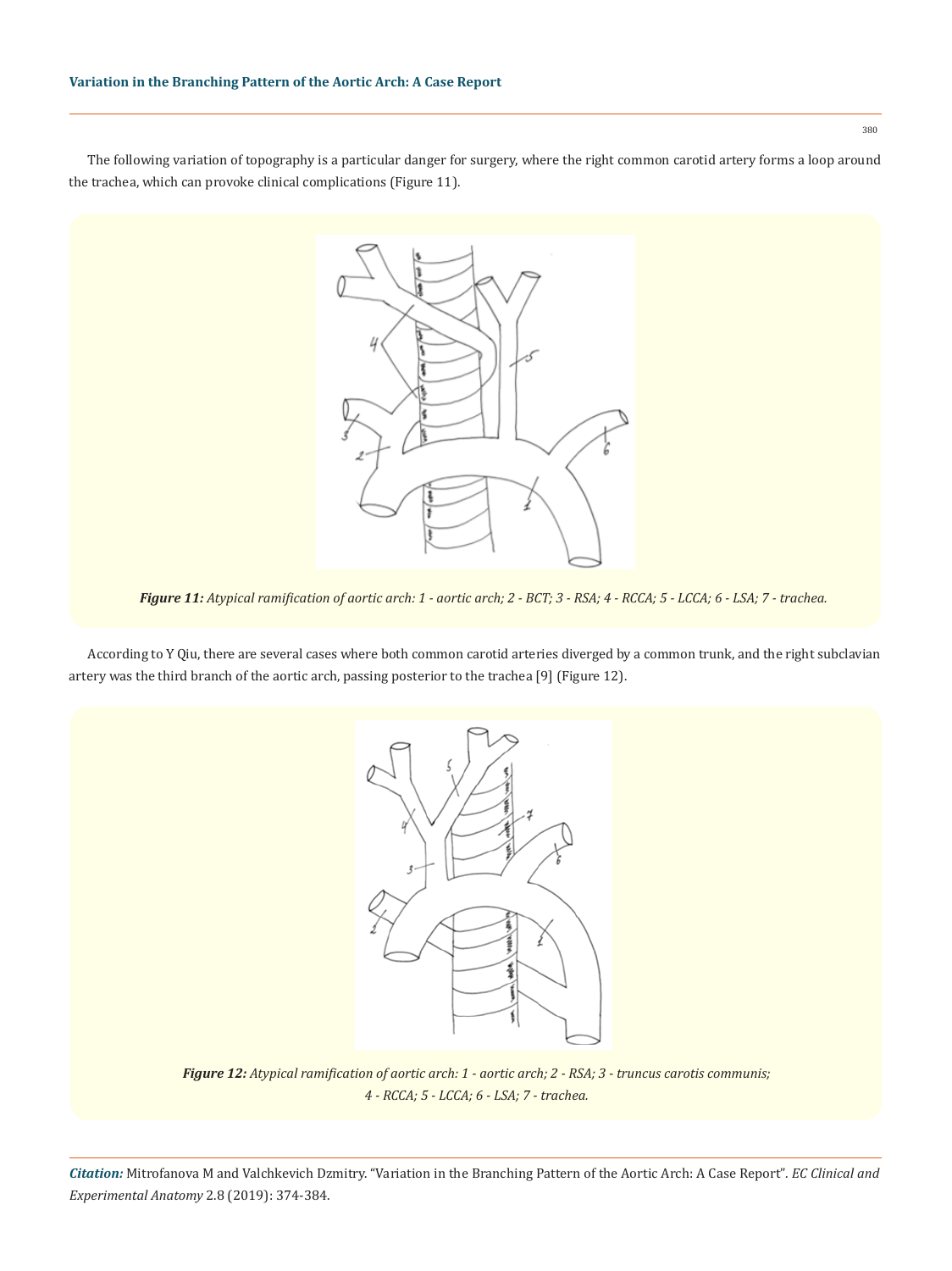381

 Other interesting variants of aortic arch branching, which should be taken into account in surgical manipulations on the neck and chest, have been described in the literature. It was found that the aortic arch can give off the unpaired thyroid artery [5,10,11]. However, this artery is always passed between the brachiocephalic trunk and left common carotid artery (Figure 13).

*Figure 13: Atypical ramification of aortic arch: 1 - aortic arch; 2 - BCT; 3 - RSA; 4 - RCCA; 5 - LCCA; 6 - LSA; 7 - a. thyroidea ima.*

There are cases of complete absence of brachiocephalic trunk, and in this case both right and left common carotid and both subclavian arteries start from the aortic arch directly [12] (Figure 14).



*Figure 14: Atypical ramification of aortic arch: 1 - aortic arch; 2 - RSA; 3 - RCCA; 4 - LCCA; 5 - LSA.*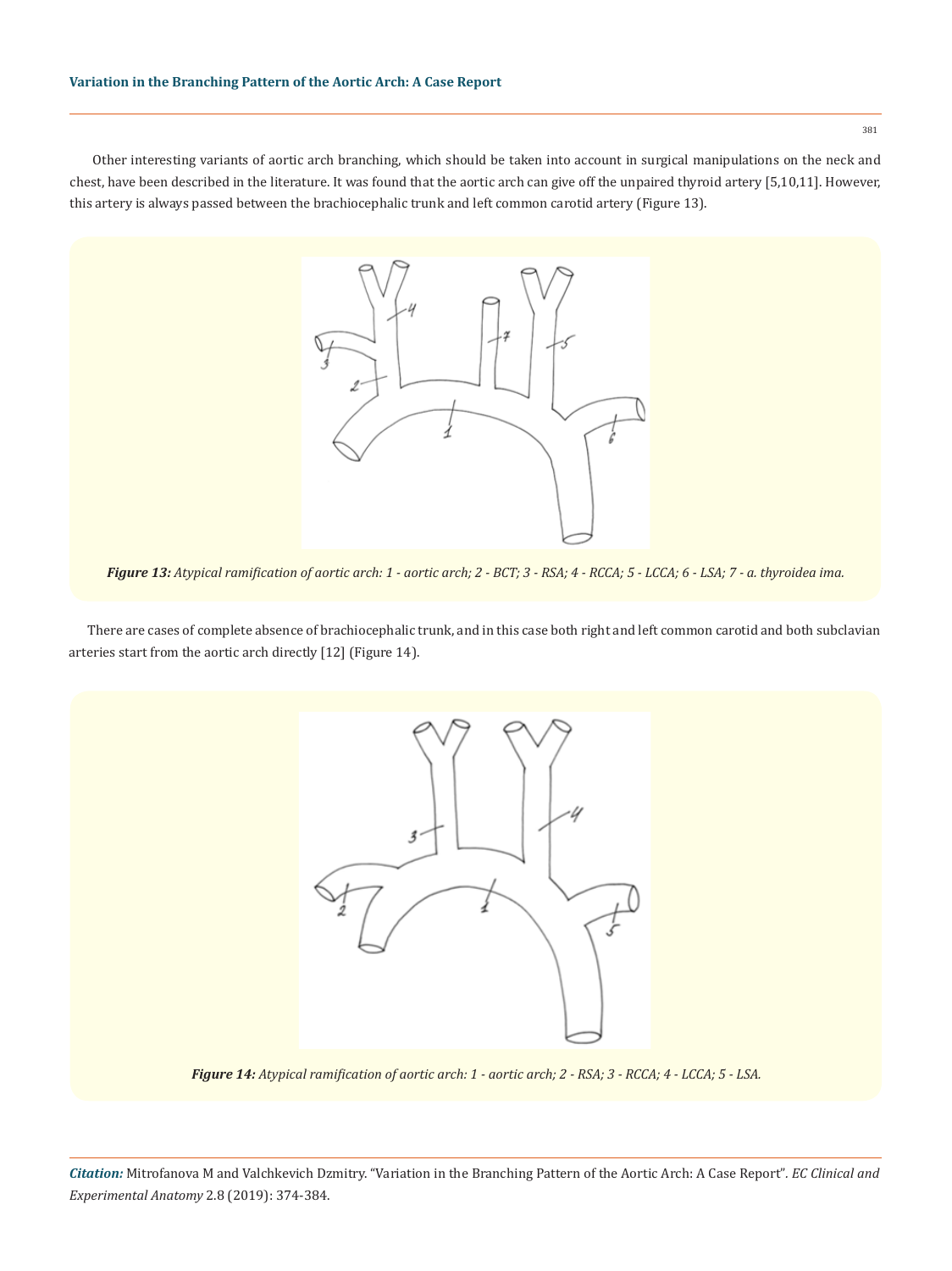In some individuals, it can be meet paired symmetrical brachiocephalic trunk [10,13] (Figure 15).



*Figure 15: Atypical ramification of aortic arch: 1 - aortic arch; 2 - right BCT; 3 - RSA; 4 - RCCA; 5 - left BCT; 6 - LCCA; 7 - LSA.*

Right aortic arch (a rare anatomical variant in which the aortic arch is on the right side rather than on the left, figure 16) has been studied by numerous investigators and can be met less than in 1% [10,14,15,16].



*Figure 16: Right aortic arch: 1 - aortic arch; 2 - RSA; 3 - RCCA; 4 - BCT; 5 - LCCA; 6 - LSA.*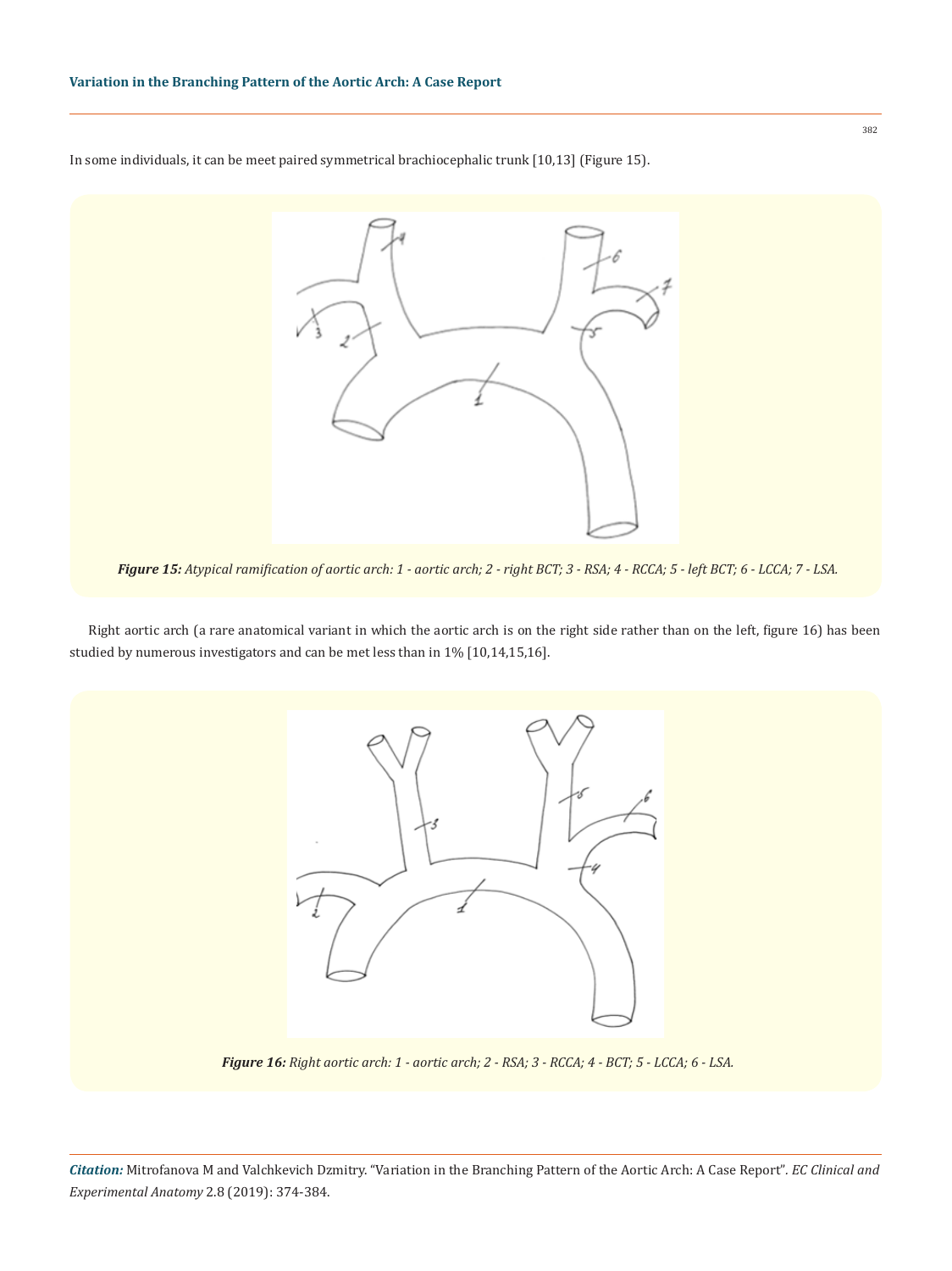Cases of six branches of aortic arch can be met in 0.9% to 5.2% [17] (Figure 17).



### **Conclusion**

Despite the fact that the variations of aortic arch branching pattern are usually asymptomatic, recognition of that variations is important because they may cause symptoms due to tracheoesophageal compression or complications during surgical or endovascular interventional procedures of the aorta and its branches. Furthermore, these variations may be accompanied by other congenital abnormalities.

## **Bibliography**

- 1. [Julia Dumfarth. "Atypical aortic arch branching variants: A novel marker for thoracic aortic disease".](https://www.ncbi.nlm.nih.gov/pubmed/25802134) *The Journal of Thoracic and Cardiovascular Surgery* [149.6 \(2015\): 1586-1592.](https://www.ncbi.nlm.nih.gov/pubmed/25802134)
- 2. [Jakanani GC and Adair W. "Frequency of variations in aortic arch anatomy depicted on multidetector CT".](https://www.ncbi.nlm.nih.gov/pubmed/20451016) *Journal Clinical Radiology*  [65.6 \(2010\): 481-487.](https://www.ncbi.nlm.nih.gov/pubmed/20451016)
- 3. Nurru L., *et al.* ["A three branches aortic arch variant with a bi-carotid trunk and a retro-esophageal right subclavian artery".](https://www.pulsus.com/scholarly-articles/a-three-branches-aortic-arch-variant-with-a-bicarotid-trunk-and-a-retroesophageal-right-subclavian-artery.html)  *[International Journal of Anatomical Variations](https://www.pulsus.com/scholarly-articles/a-three-branches-aortic-arch-variant-with-a-bicarotid-trunk-and-a-retroesophageal-right-subclavian-artery.html)* 2 (2009): 11-14.
- 4. [Kumar A and Mishra A. "Anatomical variations in the branching pattern of human aortic arch: a cadaveric study from Nepal".](http://eurjanat.com/web/paper.php?id=140174am) *European [Journal of Anatomy](http://eurjanat.com/web/paper.php?id=140174am)* 19.1 (2015): 43-47.
- 5. [Manuel Rojas "Anatomical variations of the aortic arch in a sample of Colombian population".](http://www.scielo.org.co/scielo.php?script=sci_arttext&pid=S0120-00112017000100049) *Revista de la Facultad de Medicina* 65.1 [\(2017\): 49-54.](http://www.scielo.org.co/scielo.php?script=sci_arttext&pid=S0120-00112017000100049)
- 6. Ochkurenko AM. "Variants of the aortic arch branches". *Clinical Surgery* 12 (1966): 17-18.